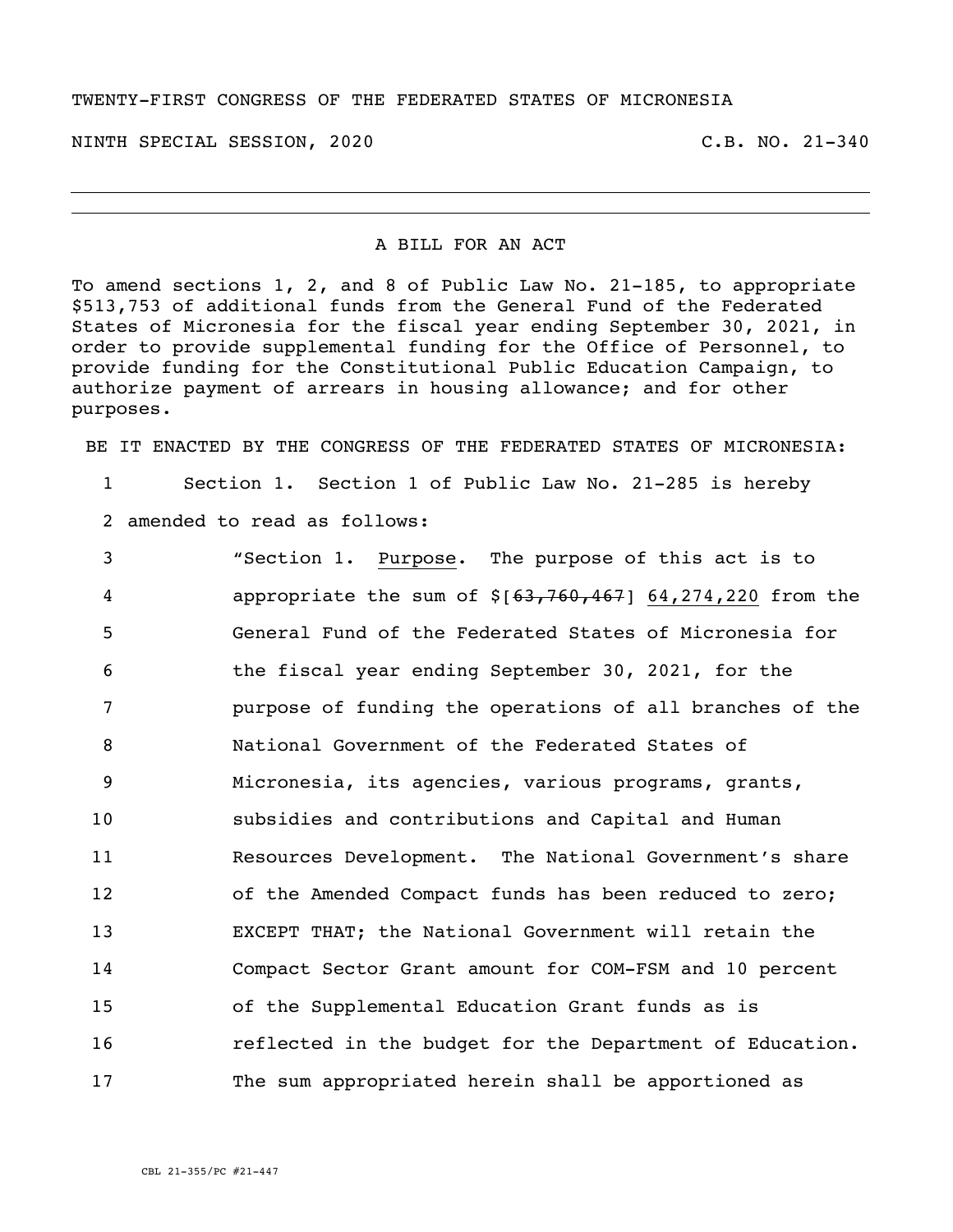| $\mathbf{1}$ | follows:"                                                 |
|--------------|-----------------------------------------------------------|
| 2            | Section 2. Section 2 of Public Law No. 21-185 is hereby   |
| 3            | amended to read as follows:                               |
| 4            | "Section 2. Operating Expenses of the Executive Branch.   |
| 5            | The sum of $$[22,664,212]$ 22,751,665, or so much thereof |
| 6            | as may be necessary, is hereby appropriated from the      |
| 7            | General Fund of the Federated States of Micronesia for    |
| 8            | the fiscal year ending September 30, 2021, for the        |
| 9            | purpose of funding the operations of the Executive        |
| 10           | Branch of the National Government during the fiscal year  |
| 11           | The sum appropriated by this section shall be<br>2021.    |
| 12           | apportioned as follows:"                                  |
| 13           | (1) Office of the President.                              |
| 14           | The sum of $$1,588,693$ , or so much thereof as may be    |
| 15           | necessary, for the operations of the Office of the        |
| 16           | President during the fiscal year 2021. The sum            |
| 17           | appropriated herein shall be apportioned as follows:      |
| 18           | 632,693                                                   |
| 19           | 78,000                                                    |
| 20           | Contractual Services<br>770,000                           |
| 21           | 105,000                                                   |
| 22           | 3,000<br>Fixed Assets                                     |
| 23           | (2) Department of Foreign Affairs.                        |
| 24           | The sum of \$5,860,851, or so much thereof as may be      |
| 25           | necessary, for the operations of the Department of        |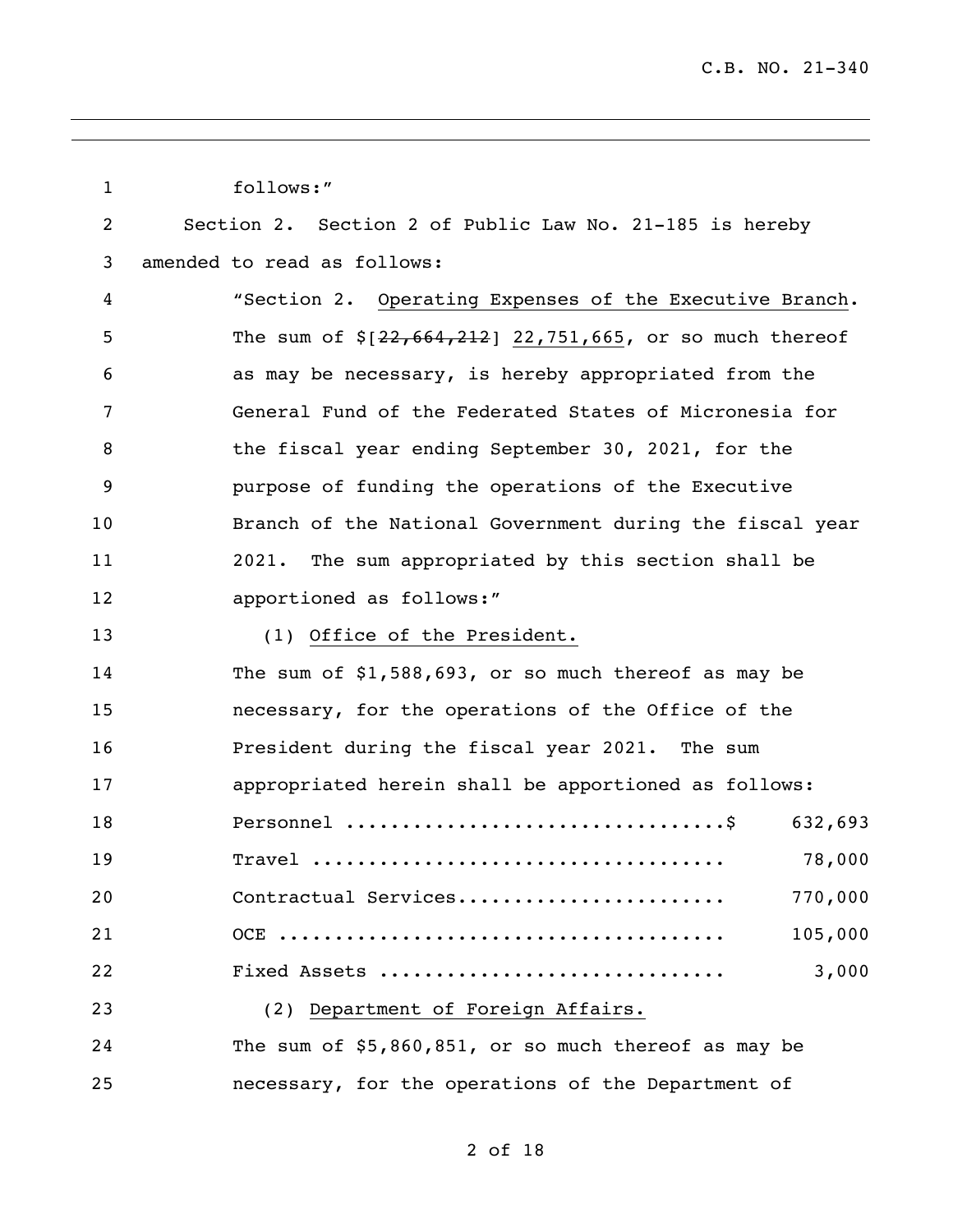| $\mathbf{1}$   | Foreign Affairs during the fiscal year 2021. The sum    |
|----------------|---------------------------------------------------------|
| $\overline{2}$ | appropriated herein shall be apportioned as follows:    |
| 3              | 1,962,116                                               |
| 4              | 117,820                                                 |
| 5              |                                                         |
| 6              | 491,192                                                 |
| 7              | 76,456<br>Fixed Assets                                  |
| 8              | (3) Department of Finance and Administration.           |
| 9              | The sum of $$2,683,491$ , or so much thereof as may be  |
| 10             | necessary, for the operations of the Department of      |
| 11             | Finance and Administration during the fiscal year 2021. |
| 12             | The sum appropriated herein shall be apportioned as     |
| 13             | follows:                                                |
| 14             | 1,968,891                                               |
| 15             | 86,100                                                  |
| 16             | Contractual Services<br>227,500                         |
| 17             | 256,500                                                 |
| 18             | Fixed Assets<br>144,500                                 |
| 19             | (4) Department of Resources and Development.            |
| 20             | The sum of $$1,302,771$ , or so much thereof as may be  |
| 21             | necessary, for the operations of the Department of      |
| 22             | Resources and Development during the fiscal year 2021.  |
| 23             | The sum appropriated herein shall be apportioned as     |
| 24             | follows:                                                |
| 25             | 907,314                                                 |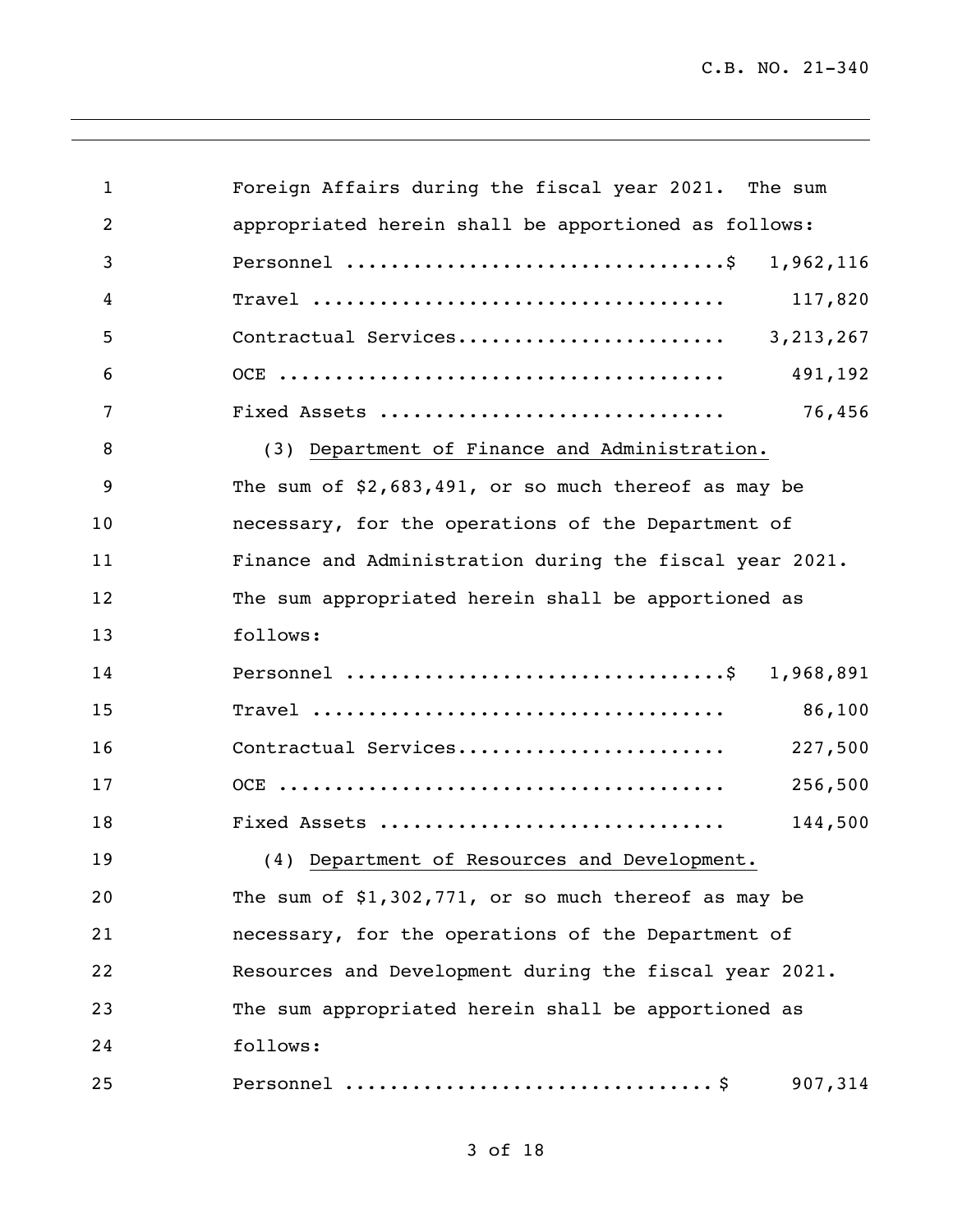| $\mathbf{1}$   | 87,545                                                   |
|----------------|----------------------------------------------------------|
| $\overline{2}$ | Contractual Services<br>60,200                           |
| 3              | 217,999                                                  |
| 4              | Fixed Assets<br>29,713                                   |
| 5              | (5) Department of Transportation, Communications and     |
| 6              | Infrastructure.                                          |
| 7              | The sum of $$2,658,400$ , or so much thereof as may be   |
| 8              | necessary, for the operations of the Department of       |
| 9              | Transportation, Communications and Infrastructure during |
| 10             | the fiscal year 2021. The sum appropriated herein shall  |
| 11             | be apportioned as follows:                               |
| 12             | 635,788                                                  |
| 13             | 69,508                                                   |
| 14             | Contractual Services 1,839,604                           |
| 15             | 84,200                                                   |
| 16             | Fixed Assets<br>29,300                                   |
| 17             | (6) Department of Health and Social Affairs.             |
| 18             | The sum of \$940,501, or so much thereof as may be       |
| 19             | necessary, for the operations of the Department of       |
| 20             | Health and Social Affairs during the fiscal year 2021.   |
| 21             | The sum appropriated herein shall be apportioned as      |
| 22             | follows:                                                 |
| 23             | 667,468                                                  |
| 24             | 46,265                                                   |
| 25             | Contractual Services<br>130,617                          |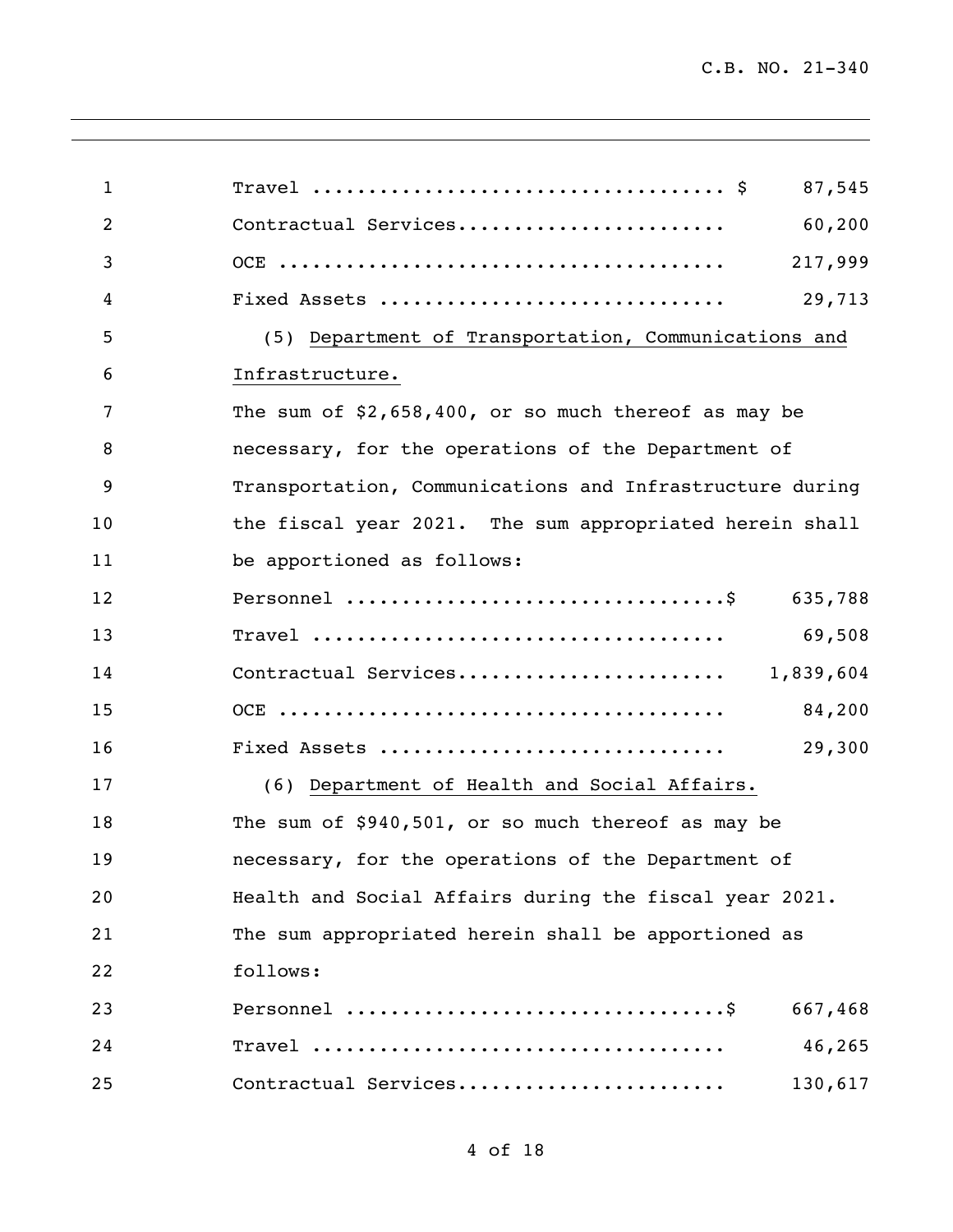| $\mathbf{1}$   | 93,151                                                  |
|----------------|---------------------------------------------------------|
| $\overline{2}$ | 3,000<br>Fixed Assets                                   |
| 3              | (7) Department of Education.                            |
| 4              | The sum of \$707,538, or so much thereof as may be      |
| 5              | necessary, for the operations of the Department of      |
| 6              | Education during the fiscal year 2021. Of the total     |
| 7              | amount of funds appropriated herein, \$366,598 shall be |
| 8              | deemed to come from funds available under the           |
| 9              | Supplemental Education Grant. The sum appropriated      |
| 10             | herein shall be apportioned as follows:                 |
| 11             | 437,497                                                 |
| 12             | 60,164                                                  |
| 13             | Contractual Services<br>159,226                         |
| 14             | 49,651                                                  |
| 15             | Fixed Assets<br>1,000                                   |
| 16             | (8) Department of Justice.                              |
| 17             | The sum of $$4,754,784$ , or so much thereof as may be  |
| 18             | necessary, for the operations of the Department of      |
| 19             | Justice during the fiscal year 2021. The sum            |
| 20             | appropriated herein shall be apportioned as follows:    |
| 21             | 3,397,043                                               |
| 22             | 112,440                                                 |
| 23             | Contractual Services<br>611,962                         |
| 24             | 513,643                                                 |
| 25             | Fixed Assets<br>119,696                                 |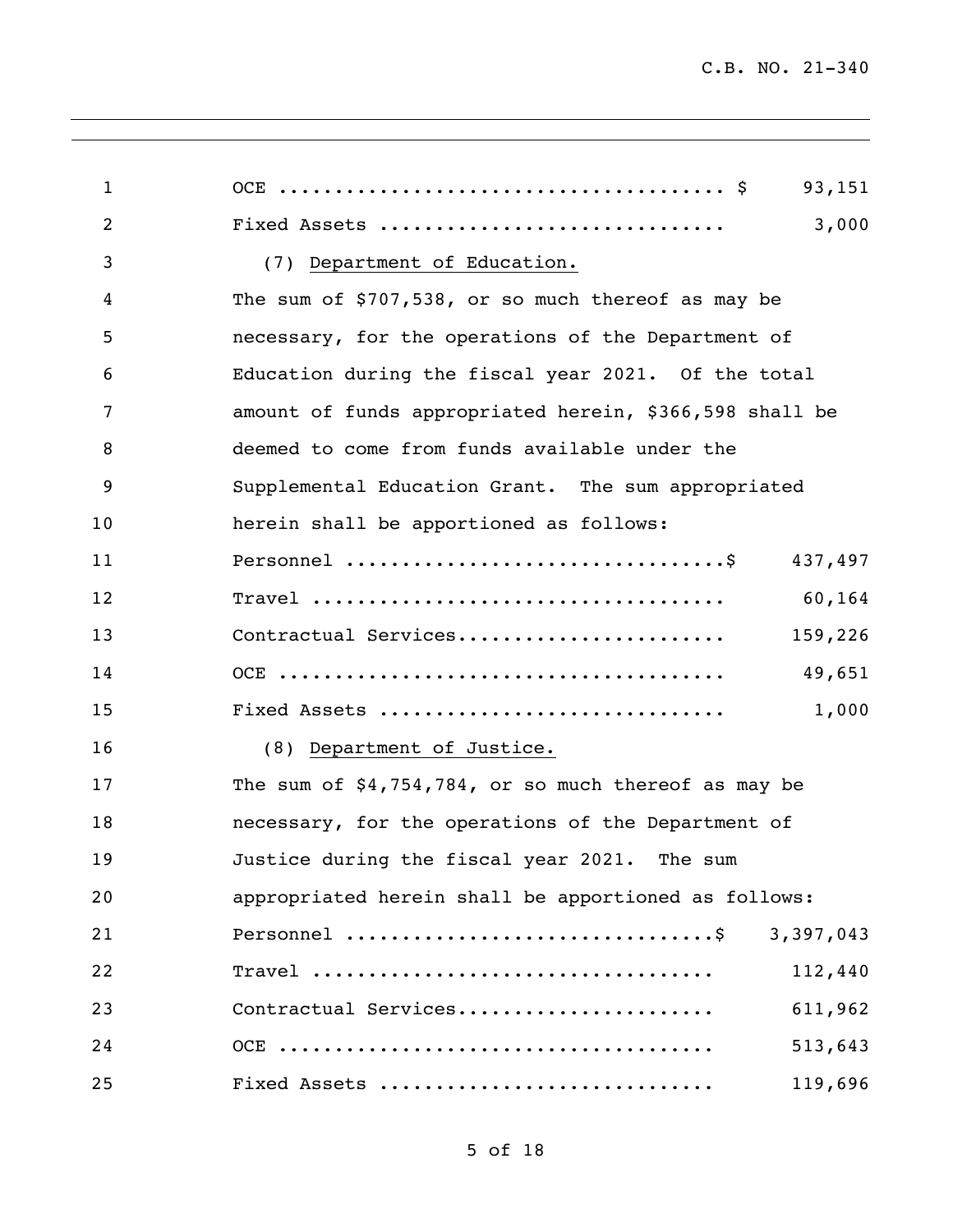| $\mathbf{1}$   | (9) Department of Environment, Climate Change and                              |  |
|----------------|--------------------------------------------------------------------------------|--|
| $\overline{2}$ | Emergency Management.                                                          |  |
| 3              | The sum of \$683,968, or so much thereof as may be                             |  |
| 4              | necessary, for the operations of the Office of                                 |  |
| 5              | Environment and Emergency Management during the fiscal                         |  |
| 6              | year 2021. The sum appropriated herein shall be                                |  |
| 7              | apportioned as follows:                                                        |  |
| 8              | Personnel $\dots\dots\dots\dots\dots\dots\dots\dots\dots\dots\dots$<br>545,058 |  |
| 9              | 49,290                                                                         |  |
| 10             | Contractual Services<br>25,000                                                 |  |
| 11             | 47,120                                                                         |  |
| 12             | Fixed Assets<br>17,500                                                         |  |
| 13             | (10) Office of the Public Defender.                                            |  |
| 14             | The sum of \$990,087, or so much thereof as may be                             |  |
| 15             | necessary, for the operations of the Office of the                             |  |
| 16             | Public Defender during the fiscal year 2021. The sum                           |  |
| 17             | appropriated herein shall be apportioned as follows:                           |  |
| 18             | 744,801                                                                        |  |
| 19             | 42,036                                                                         |  |
| 20             | Contractual Services<br>111,350                                                |  |
| 21             | 86,900                                                                         |  |
| 22             | 5,000<br>Fixed Assets                                                          |  |
| 23             | (11) Office of National Archives, Culture and Historic                         |  |
| 24             | Preservation.                                                                  |  |
| 25             | The sum of \$184,404, or so much thereof as may be                             |  |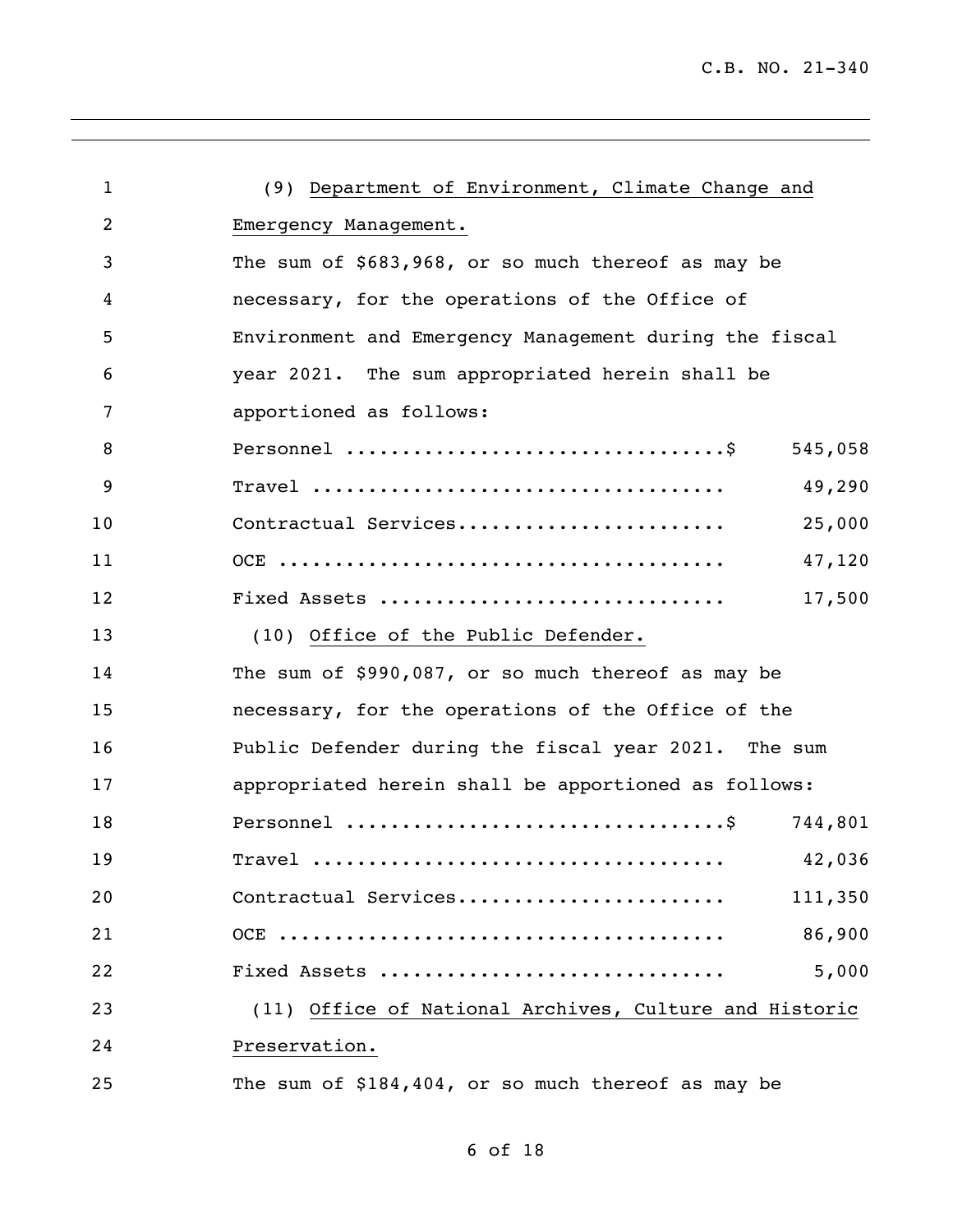| $\mathbf{1}$   | necessary, for the operations of the Office of National                        |
|----------------|--------------------------------------------------------------------------------|
| $\overline{2}$ | Archives, Culture and Historic Preservation during the                         |
| 3              | fiscal year 2021. The sum appropriated herein shall be                         |
| 4              | apportioned as follows:                                                        |
| 5              | Personnel $\dots\dots\dots\dots\dots\dots\dots\dots\dots\dots\dots$<br>138,018 |
| 6              | 10,672                                                                         |
| 7              | Contractual Services<br>15,425                                                 |
| 8              | 20,289                                                                         |
| 9              | $-0-$<br>Fixed Assets                                                          |
| 10             | (12) Office of Veteran's Affairs.                                              |
| 11             | The sum of \$159,908, or so much thereof as may be                             |
| 12             | necessary, for the operations of the Office Veteran's                          |
| 13             | Affairs during the fiscal year 2021. The sum                                   |
| 14             | appropriated herein shall be apportioned as follows:                           |
| 15             | 79,240                                                                         |
| 16             | 12,668                                                                         |
| 17             | Contractual Services<br>50,000                                                 |
| 18             | 18,000                                                                         |
| 19             | Fixed Assets<br>$-0-$                                                          |
| 20             | (13) Office of Personnel.                                                      |
| 21             | The sum of $$[148,816]$ 236,269, or so much thereof as may                     |
| 22             | be necessary, for the operations of the Office of                              |
| 23             | Personnel during the fiscal year 2021. The sum                                 |
| 24             | appropriated herein shall be apportioned as follows:                           |
| 25             | Personnel \$ $[134, 816]$<br>177,269                                           |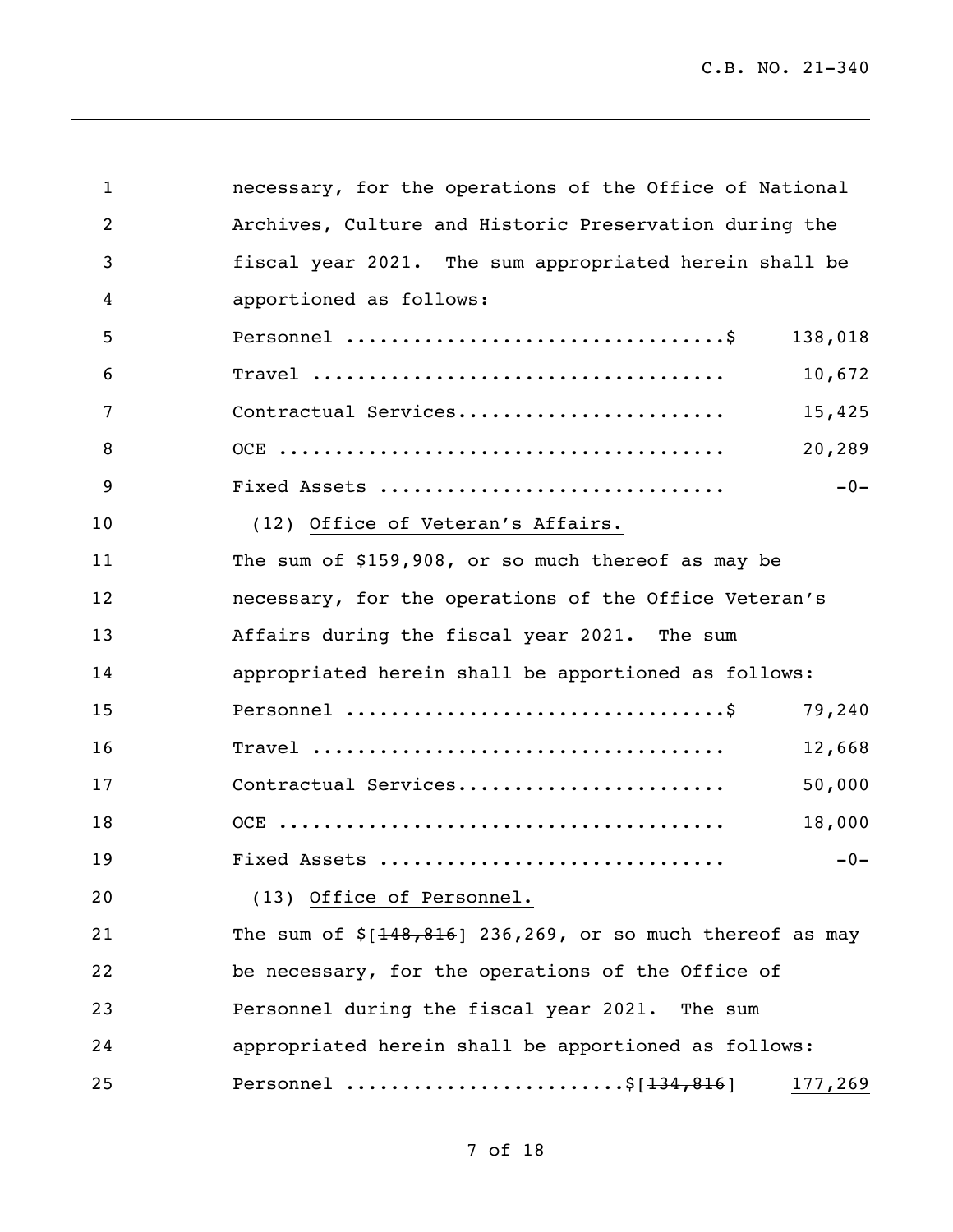| 1  | 3,000                                                        |
|----|--------------------------------------------------------------|
| 2  | Contractual Services<br>$-0-$                                |
| 3  | 16,000                                                       |
| 4  | 40,000"                                                      |
| 5  | Section 3. Section 8 of Public Law No. 21-185 is hereby      |
| 6  | amended to read as follows:                                  |
| 7  | "Section 8. Grants, Subsidies and Contributions.             |
| 8  | The sum of $\S[15, 948, 915]$ 16,374,815, or so much thereof |
| 9  | as may be necessary, is hereby appropriated from the         |
| 10 | General Fund of the Federated States of Micronesia for       |
| 11 | the fiscal year ending September 30, 2021, for the           |
| 12 | following grants, subsidies and contributions during the     |
| 13 | fiscal year 2021. The sum appropriated by this section       |
| 14 | shall be apportioned as follows:                             |
| 15 | (1) Office of the President.                                 |
| 16 | (a) Asia Pacific Institute for                               |
| 17 | Broadcasting Development (AIBD)  \$<br>4,500                 |
| 18 | (b) Asia-Pacific Broadcasting Union.<br>800                  |
| 19 | (c) Pacific Island News Association.<br>350                  |
| 20 | (d) Asia Pacific Investment<br>250                           |
| 21 | (e) Former Presidents' Allowance<br>50,000                   |
| 22 | (f) Joint Committee on Compact Review                        |
| 23 | 800,000<br>and Planning (JCRP)                               |
| 24 | (2) Department of Foreign Affairs.                           |
| 25 | (a) Pacific Island Forum Secretariat<br>57,000               |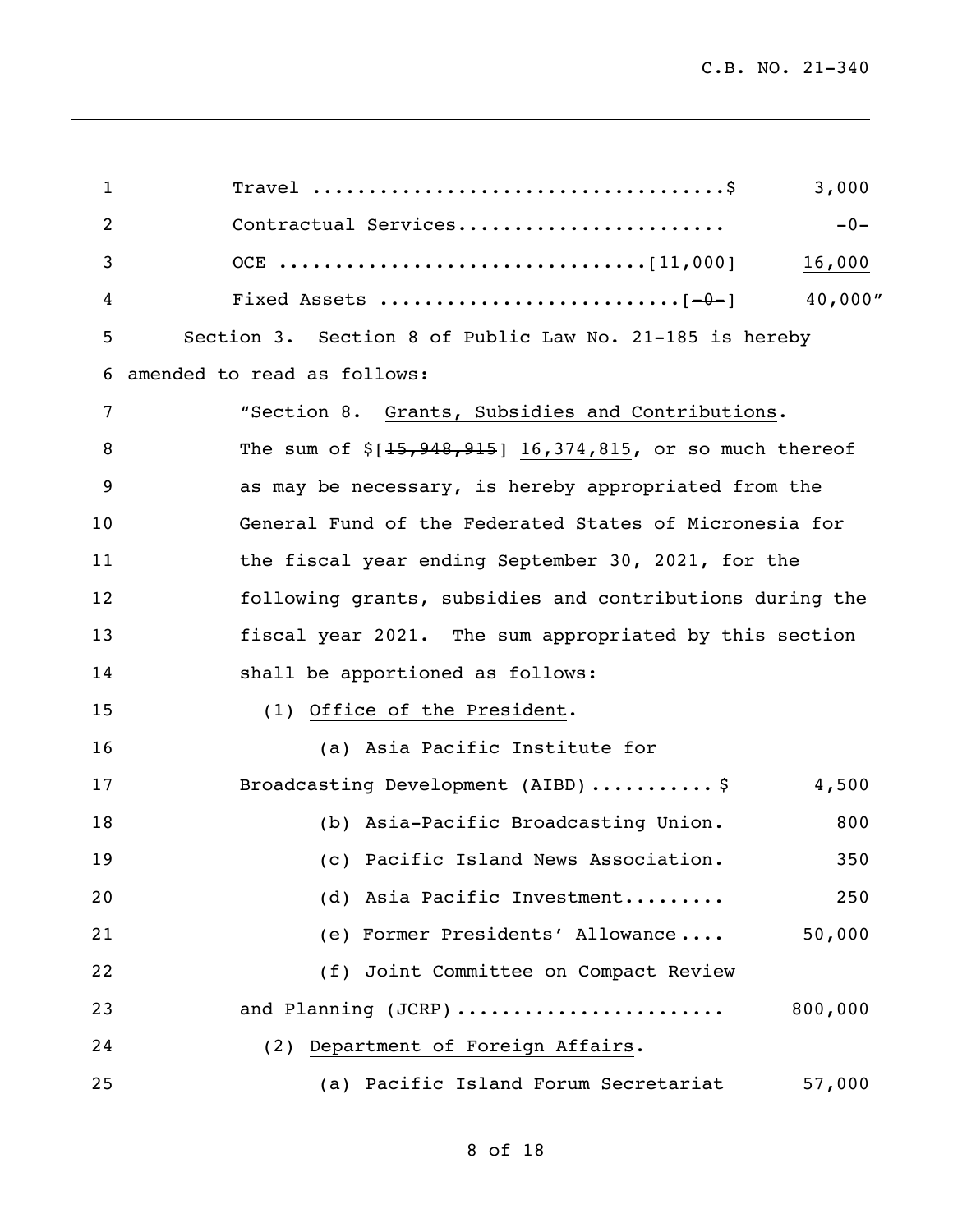| $\mathbf{1}$   | (b) Secretariat of the Pacific Community $$65,000$ |       |
|----------------|----------------------------------------------------|-------|
| $\overline{2}$ | $(c)$ ESCAP<br>5,000                               |       |
| 3              | UN Membership Fee<br>50,000<br>(d)                 |       |
| 4              | (e) East-West Center<br>5,000                      |       |
| 5              | (f) ACP Cotonou Membership Fees<br>17,000          |       |
| 6              | SPC Office Rental<br>29,670<br>(g)                 |       |
| 7              | 10,000<br>$(h)$ SIS Program                        |       |
| 8              | (i) IOM Membership Fee                             | 600   |
| 9              | 20,000<br>$(j)$ SPC Host Grant                     |       |
| 10             | (k) Differential for foreign currency              |       |
| 11             | adjustment                                         | $-0-$ |
| 12             | $(1)$ FSM Day                                      | $-0-$ |
| 13             | (m) 2020 Games in Japan - Representation           |       |
| 14             | and Participation (FSM Embassy/Tokyo)              | $-0-$ |
| 15             | (n) Prior Year Obligation PIF                      | $-0-$ |
| 16             | (o) Guam Consulate Outreach                        | $-0-$ |
| 17             | (p) Pacific Island Forum                           | $-0-$ |
| 18             | (3) Department of Finance and Administration       |       |
| 19             | (a) CTA-OCO Membership Fee<br>14,024               |       |
| 20             | (b) Maintenance Fee for Financial                  |       |
| 21             | Management Information System (FMIS)<br>55,000     |       |
| 22             | 9,000<br>$(c)$ PITTA - CTA                         |       |
| 23             | (d) ADB, IMF and Budget, Finance                   |       |
| 24             | Policy Consultations<br>25,000                     |       |
| 25             | (e) Macro Economist Advisor<br>200,000             |       |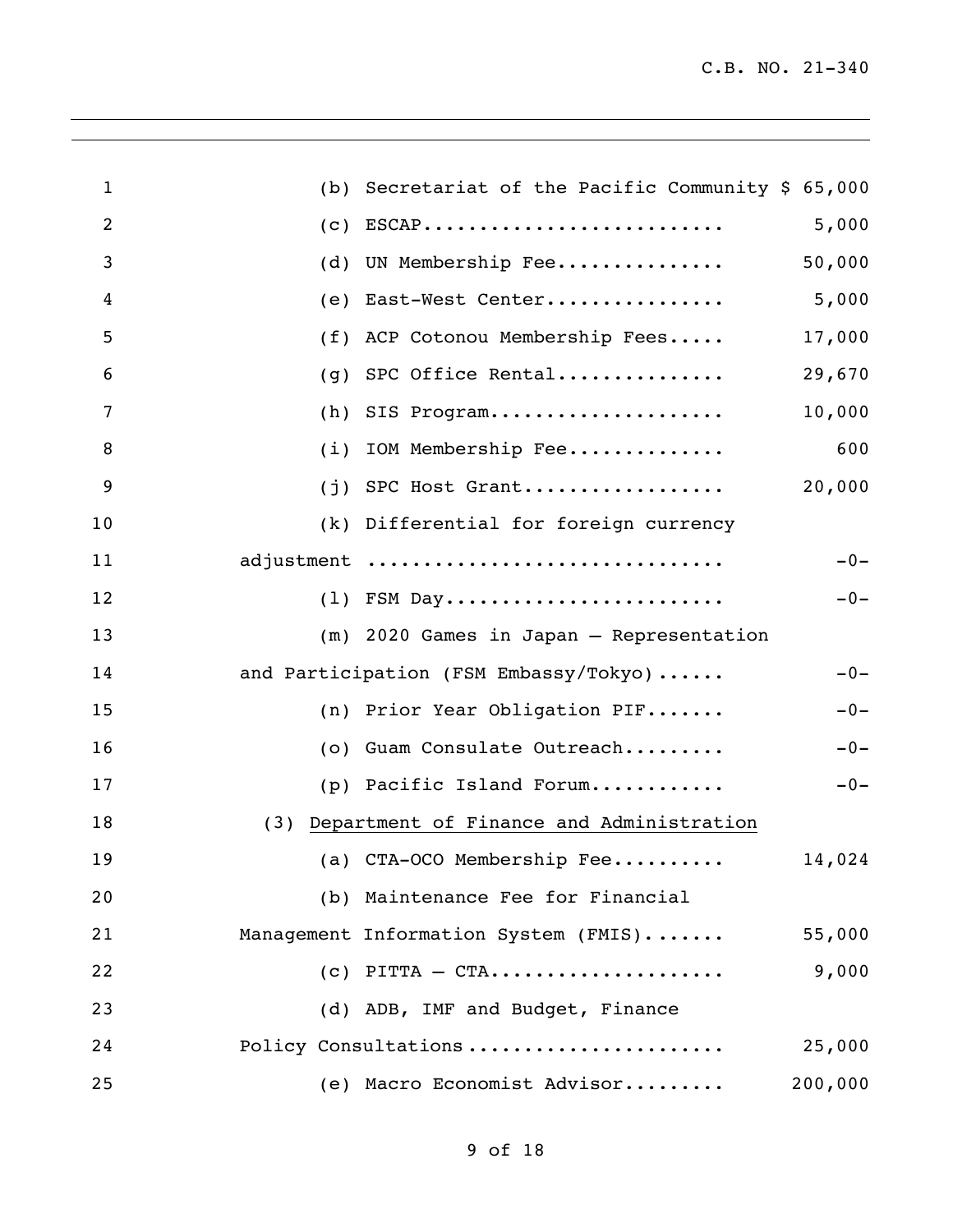| $\mathbf{1}$   | (f) Global Forum Membership Fee \$           | 26,000 |
|----------------|----------------------------------------------|--------|
| $\overline{2}$ | PFTAC Membership Fee<br>(g)                  | 20,000 |
| 3              | (h) CTA Conference                           | 35,000 |
| 4              | (i) FSM National Government taxes            |        |
| 5              | prior year debts to social security          | $-0-$  |
| 6              | (j) Prior Years Obligations for              |        |
| 7              | Chuuk Finance Office                         | $-0-$  |
| 8              | (k) Finance prior year obligations           |        |
| 9              | for acting capacity                          | $-0-$  |
| 10             | (1) FSM Trust Fund Board                     | $-0-$  |
| 11             | (m) Tax Compliance Initiative                | $-0-$  |
| 12             | (n) FSM Hosting OCE Annual Conference        | $-0-$  |
| 13             | (o) FSM Trust Fund Board Meetings and        |        |
| 14             | Investment Conferences                       | $-0-$  |
| 15             | (4) Department of Resources and Development. |        |
| 16             | (a) Pacific Islands Development              |        |
| 17             | Program (PIDP)                               | 15,000 |
| 18             | (b) Pacific Asian Travel                     |        |
| 19             | Association (PATA)                           | 6,000  |
| 20             | (c) United Nations Development               |        |
| 21             | Program (UNDP)                               | 30,000 |
| 22             | (d) Food Agriculture Organization (FAO)      | 6,800  |
| 23             | (e) Western Forestry Leadership Coalition.   | 530    |
| 24             | (f) Matching to SPC Projects                 | 60,000 |
| 25             | (g) Micronesian Challenge                    | 10,000 |
|                |                                              |        |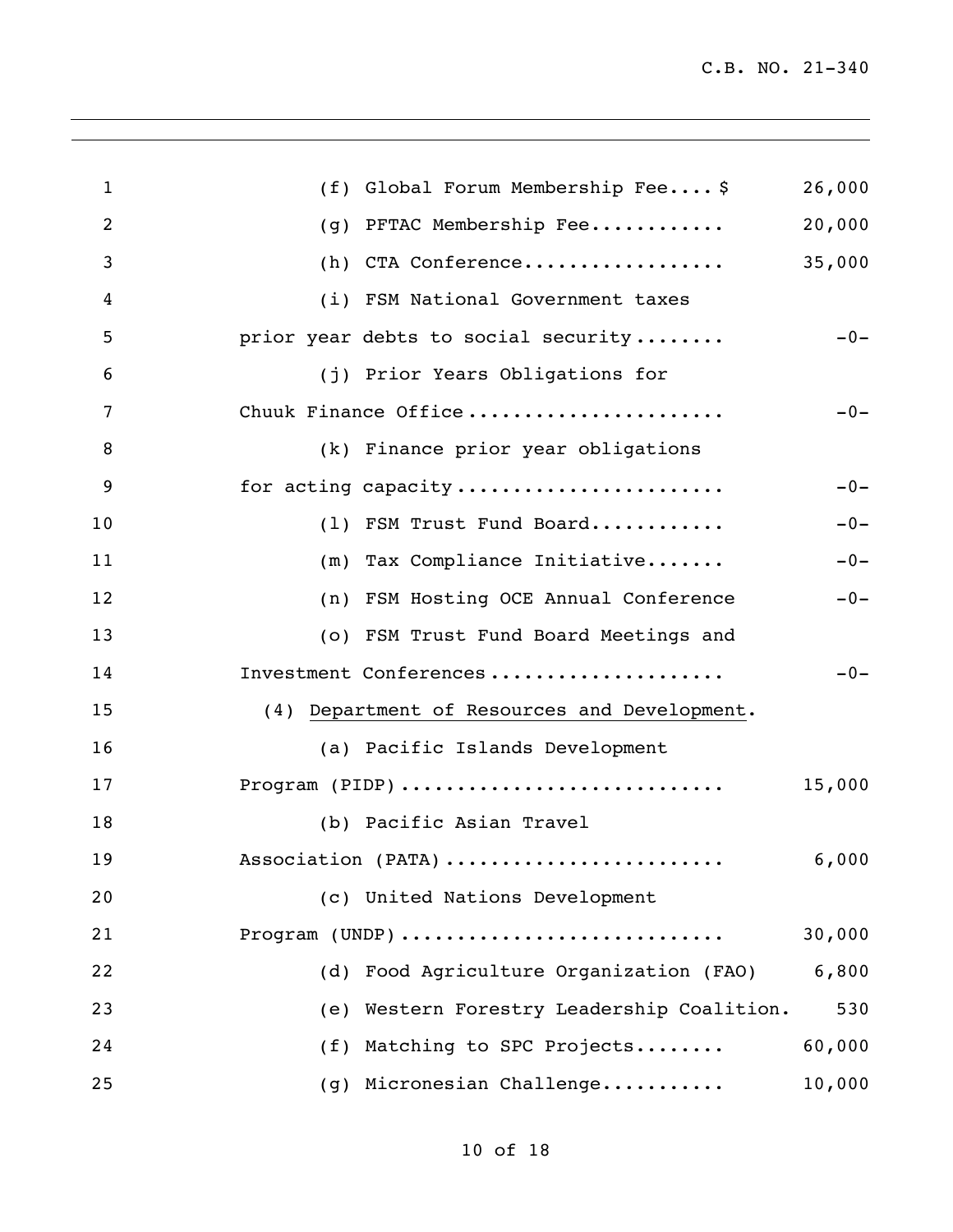| $\mathbf{1}$   | (h) Micronesian Cruise Association .\$       | 2,500   |
|----------------|----------------------------------------------|---------|
| $\overline{2}$ | (i) South Pacific Tourism Organization       | 8,000   |
| 3              | $(j)$ IRENA                                  | 250     |
| 4              | (k) Micronesia Trade Commission              | 0,000   |
| 5              | (1) Convention on Biological                 |         |
| 6              | Diversity (CBD)                              | 1,000   |
| 7              | $(m)$ IFAD                                   | 500     |
| 8              | (n) UNIDO Membership                         | 1,000   |
| 9              | (o) Micronesia Island Forum                  |         |
| 10             | Membership Fee                               | 15,000  |
| 11             | (p) Hosting Micronesian Island Forum         | $-0-$   |
| 12             | (q) Pacific Festival                         | $-0-$   |
| 13             | (r) Micronesia Association of                |         |
| 14             | Sustainable Agriculture                      | 50,000  |
| 15             | (s) Micronesia Island Forum                  | $-0-$   |
| 16             | (t) Micronesia Challenge                     |         |
| 17             | Endowment Fund                               | 100,000 |
| 18             | (5) Department of Health and Social Affairs. |         |
| 19             | (a) UNFPA                                    | 3,000   |
| 20             | WHO<br>(b)                                   | 4,780   |
| 21             | PIHOA<br>(C)                                 | 20,000  |
| 22             | Association of Territorial Health<br>(d)     | 4,000   |
| 23             | Nursing and Medical Licensing<br>(e)         | 60,000  |
| 24             | FSM Red Cross<br>(f)                         | 70,000  |
| 25             | UNICEF (Vaccine & TB Drugs)<br>(g)           | 50,000  |

<u> 1989 - Jan Salaman Salaman (j. 1989)</u>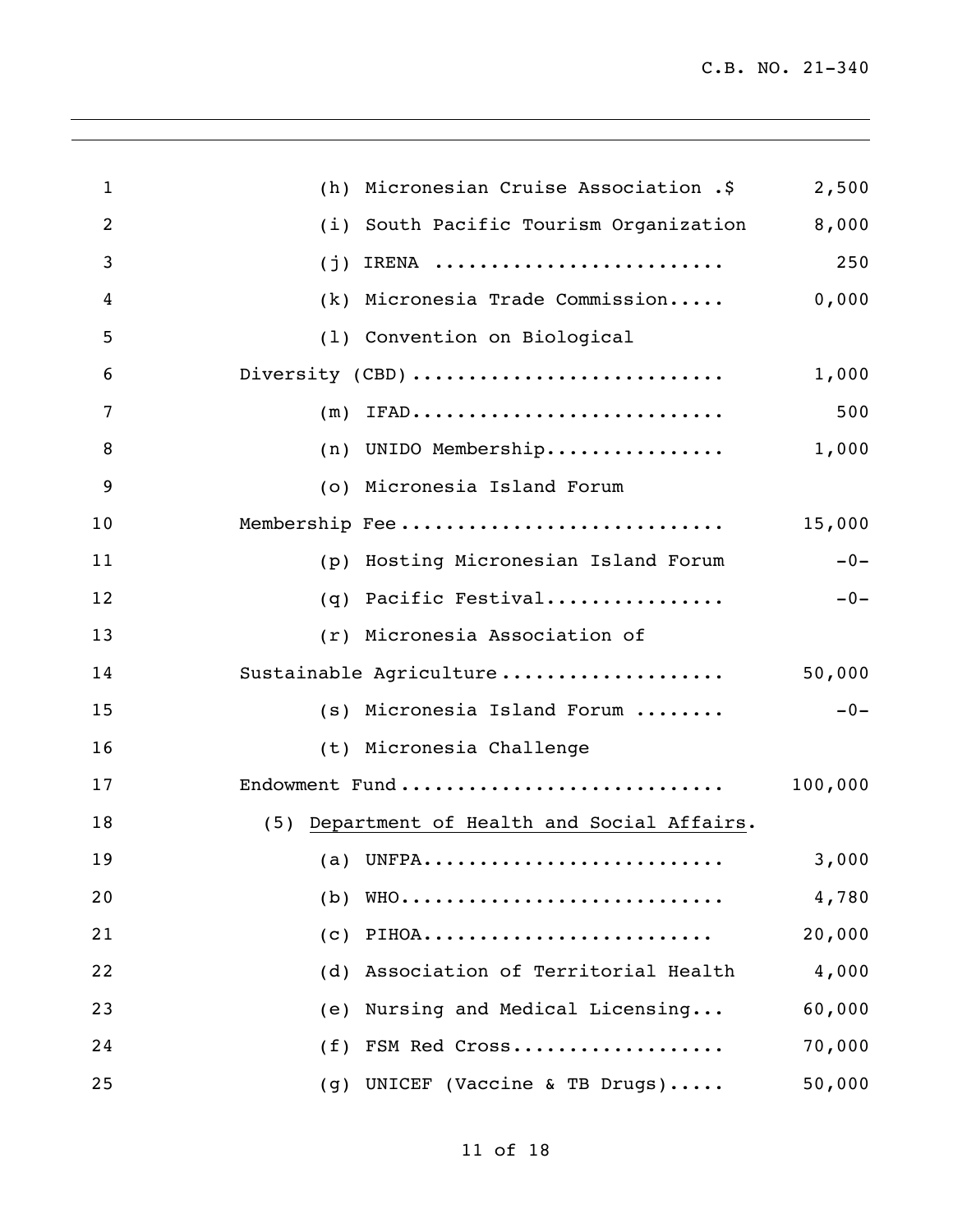| $\mathbf{1}$   | (h) UN/FSM Women (CEDAW)  \$<br>1,000            |
|----------------|--------------------------------------------------|
| $\overline{2}$ | (i) Drug Quality Testing Project<br>3,000        |
| 3              | (j) National Therapeutics &                      |
| 4              | Standards Committee<br>35,000                    |
| 5              | $-0-$<br>(k) Antimicrobial Resistance (AMR)      |
| 6              | (1) FSM Youth Summit<br>$-0-$                    |
| 7              | (m) TB & Leprosy - Free Chuuk Project<br>$-0-$   |
| 8              | (n) Convention on the Rights of                  |
| 9              | the Child (CRC)<br>$-0-$                         |
| 10             | (o) Response to measles and coronavirus<br>$-0-$ |
| 11             | (6) Department of Education.                     |
| 12             | 1,000,000<br>(a) Aid to Non-Public Schools       |
| 13             | (b) Aid to CMI Students<br>40,000                |
| 14             | (c) Aid to PCC Students<br>100,000               |
| 15             | (d) National Scholarship<br>3,000,000            |
| 16             | National Close-Up 75,000<br>(e)                  |
| 17             | (f) Merit Scholarship<br>300,000                 |
| 18             | 100,000<br>(g) Aid to FSM Students in Japan      |
| 19             | (h) Caroline College &                           |
| 20             | Pastoral Institute<br>200,000                    |
| 21             | (i) Faith walk Christian College<br>200,000      |
| 22             | (j) Aid to FSM Students in China<br>35,000       |
| 23             | $(k)$ Aid to FSM Students in Fiji<br>35,000      |
| 24             | (1) Xavier High School -Chuuk<br>75,000          |
| 25             | (7) Department of Transportation, Communications |

,我们也不会有什么。""我们的人,我们也不会有什么?""我们的人,我们也不会有什么?""我们的人,我们也不会有什么?""我们的人,我们也不会有什么?""我们的人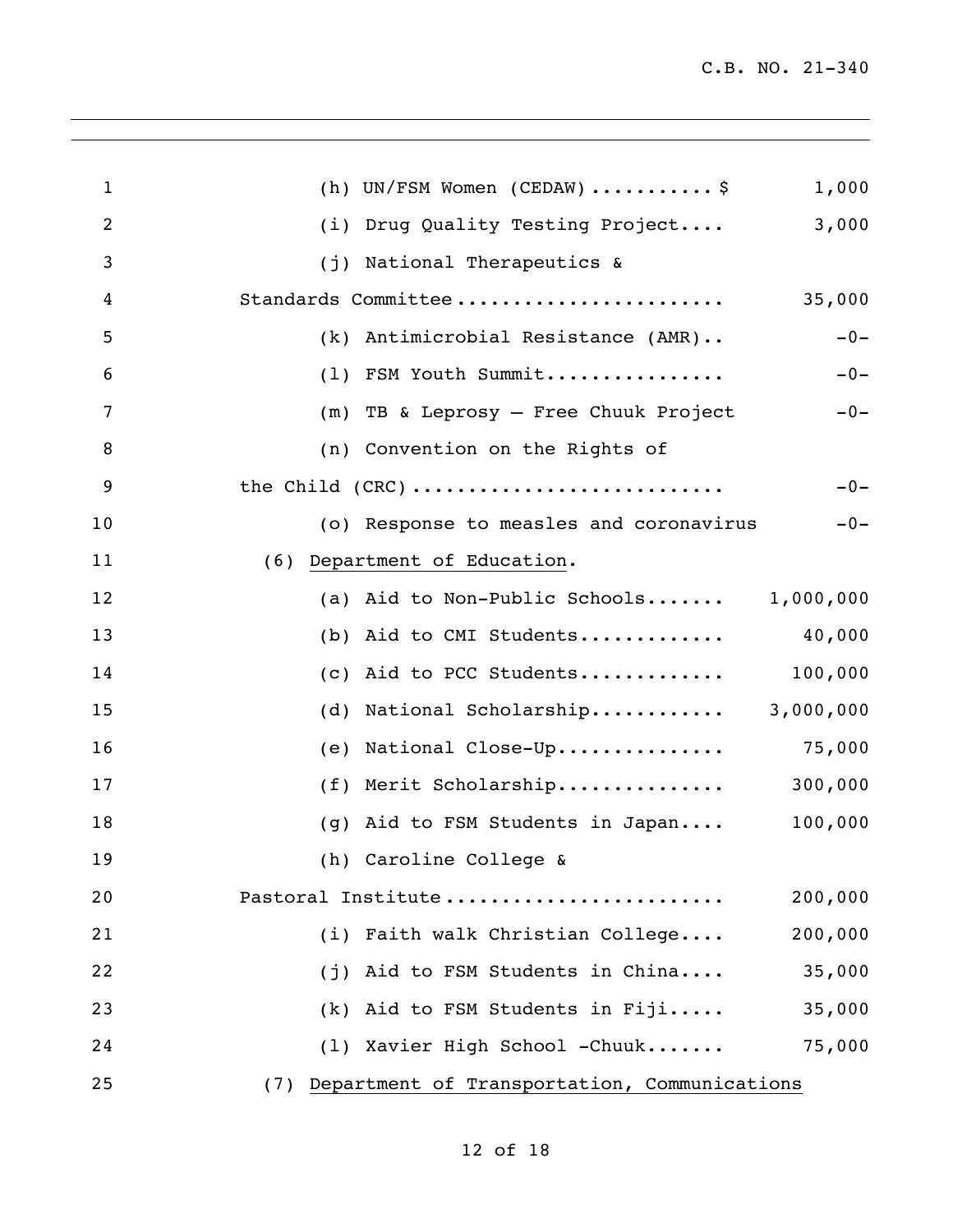| $\mathbf{1}$   | and Infrastructure.                               |
|----------------|---------------------------------------------------|
| $\overline{2}$ | (a) Asia Pacific Telecommunity \$<br>11,000       |
| 3              | (b) International Telecommunication               |
| 4              | Union<br>20,867                                   |
| 5              | $(c)$ ICAO<br>28,050                              |
| 6              | 600,000<br>(d) FSM Capital Energy                 |
| 7              | (e) Micronesian Shipping Commission.<br>25,000    |
| 8              | (f) Fuel and Provisions for Caroline              |
| 9              | Voyager and Navigator 1,345,830                   |
| 10             | $-0-$<br>(g) MS Navigator Repair and Services     |
| 11             | (8) Department of Justice.                        |
| 12             | (a) States Joint Law Enforcement:                 |
| 13             | 75,000                                            |
| 14             | (b) States Joint Law Enforcement:                 |
| 15             | Pohnpei<br>200,000                                |
| 16             | (c) States Joint Law Enforcement:                 |
| 17             | Chuuk, of which \$75,000 shall be used for        |
| 18             | Weno Municipal Police<br>200,000                  |
| 19             | (d) States Joint Law Enforcement: Yap<br>75,000   |
| 20             | 100,000<br>(e) Police Academy                     |
| 21             | Fuel Subsidy<br>550,000<br>(f)                    |
| 22             | WIPO<br>$-0-$<br>(g)                              |
| 23             | Patrol Boat - Replenish<br>(h)<br>$-0-$           |
| 24             | Reimbursement - Yap Investigation<br>(i)<br>$-0-$ |
| 25             | Interpol-Membership & Activities<br>(j)<br>$-0-$  |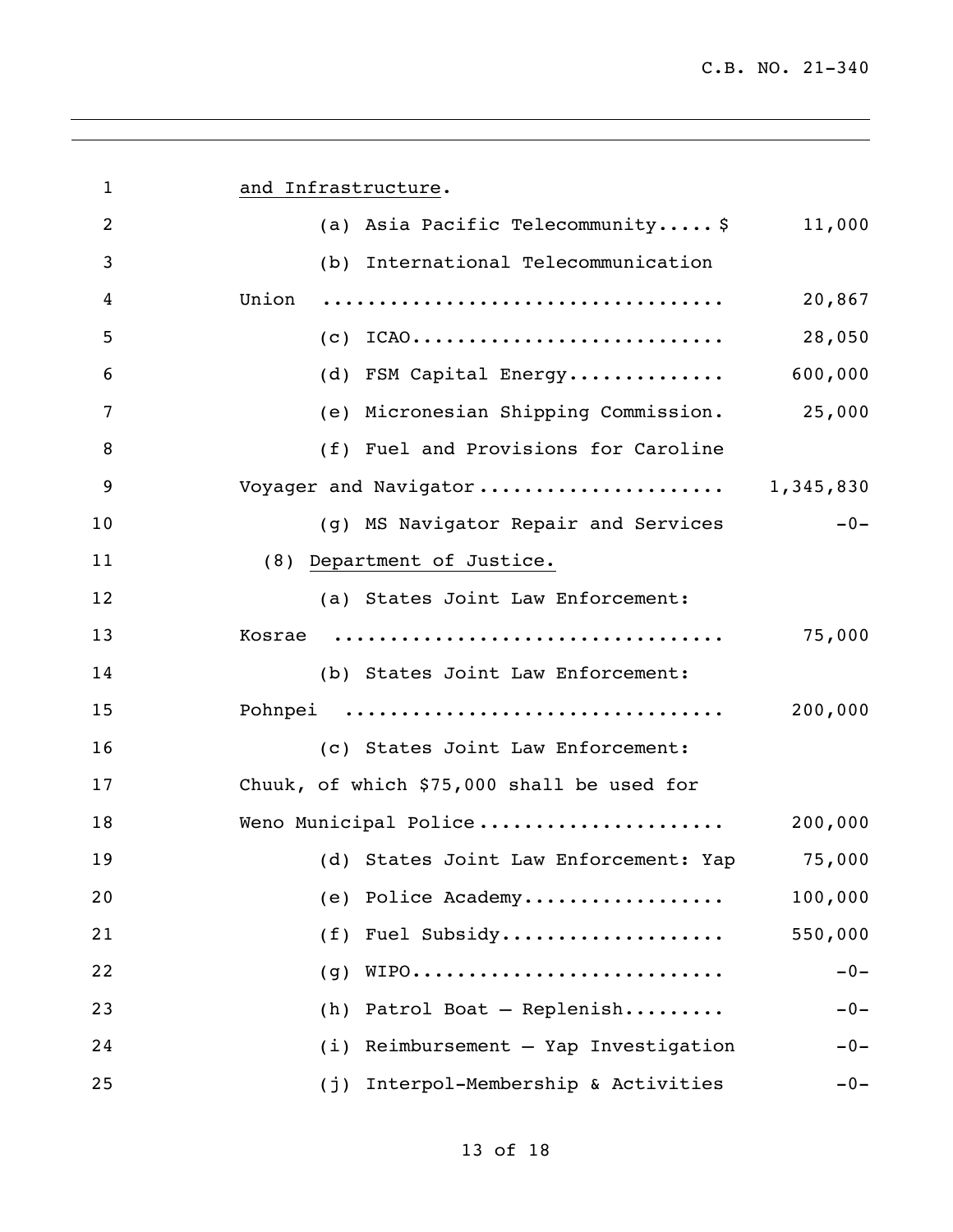| $\mathbf{1}$   | (k) Security for MIF \$                     | $-0-$  |
|----------------|---------------------------------------------|--------|
| $\overline{2}$ | (1) Ammunitions for side                    |        |
| 3              | arm & long rifles                           | 25,000 |
| 4              | (m) Organizations for the                   |        |
| 5              | Prohibition of Chemical Weapons (OPCW)      | 7,962  |
| 6              | (n) Comprehensive Nuclear Weapon            |        |
| 7              | Ban Treaty Organization (CTBT)              | 13,708 |
| 8              | (o) Retroactive salary (2013-2016) for      |        |
| 9              | Captain of Police                           | $-0-$  |
| 10             | (9) Department of Environment, Climate      |        |
| 11             | Change and Emergency Management             |        |
| 12             | $(a)$ UNEP                                  | 835    |
| 13             | $(b)$ UNFCCC                                | 325    |
| 14             | $(c)$ UNCCD                                 | 195    |
| 15             | (d) SPREP Membership                        | 10,768 |
| 16             | (e) Waigani Convention                      | 1,190  |
| 17             | (f) SPREP-Noumea Convention                 | 1,764  |
| 18             | (g) Earth Day Activities                    | 15,000 |
| 19             | 7th Bi-Annual Environment Conference<br>(h) | 20,000 |
| 20             | (i) Basel Convention                        | 197    |
| 21             | Kyoto Protocol<br>(j)                       | 484    |
| 22             | $(k)$ WMO Membership                        | 15,000 |
| 23             | (1) Disaster Assistance Emergency           |        |
| 24             | Relief Fund (DAEF)- Matching                | $-0-$  |
| 25             | (m) Disaster Relief Fund                    | $-0-$  |

<u> 1989 - Johann Stoff, amerikansk politiker (\* 1908)</u>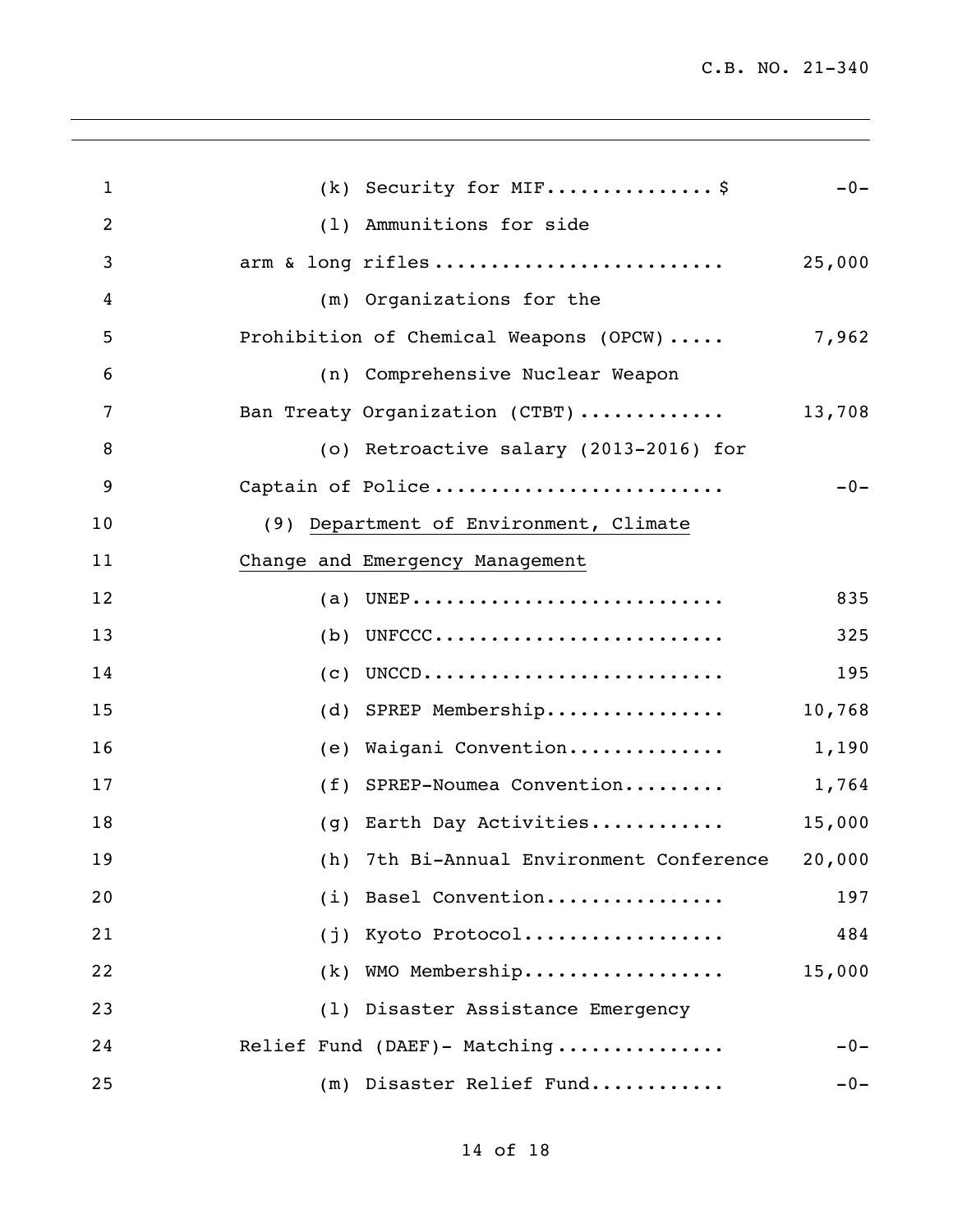| 1              | (10) Office of National Archives, Culture and       |
|----------------|-----------------------------------------------------|
| $\overline{2}$ | Historic Preservation                               |
| 3              | 4,000                                               |
| 4              | 2,760<br>$(b)$ NCSHPO                               |
| 5              | 100<br>$(c)$ PARBICA                                |
| 6              | $(d)$ PIALA<br>100                                  |
| 7              | $(e)$ WHC<br>54                                     |
| 8              | (f) Library Fee<br>50                               |
| 9              | (11) Office of the National Public Auditor          |
| 10             | (a) APIPA - Staff Development and                   |
| 11             | Membership Fee<br>$-0-$                             |
| 12             | (b) PASAI - Staff Development and                   |
| 13             | Membership Fee<br>$-0-$                             |
| 14             | (c) 2020 Conference - Staff Development             |
| 15             | and Membership Fee<br>$-0-$                         |
| 16             | (d) Membership Fee in APPIPA & PASAI for            |
| 17             | all FSM OPAs (National and State)<br>$-0-$          |
| 18             | (12) Congress of the Federated States of Micronesia |
| 19             | (a) IPU Conferences<br>$-0-$                        |
| 20             | (b) Climate Change Conferences<br>50,000            |
| 21             | $(c)$ ACP<br>$-0-$                                  |
| 22             | APPF<br>$-0-$<br>(d)                                |
| 23             | Staff Upgrade<br>25,000<br>(e)                      |
| 24             | (f) World Bank-IMF Annual Meeting<br>$-0-$          |
| 25             | (g) MRA Conference in Japan<br>30,000               |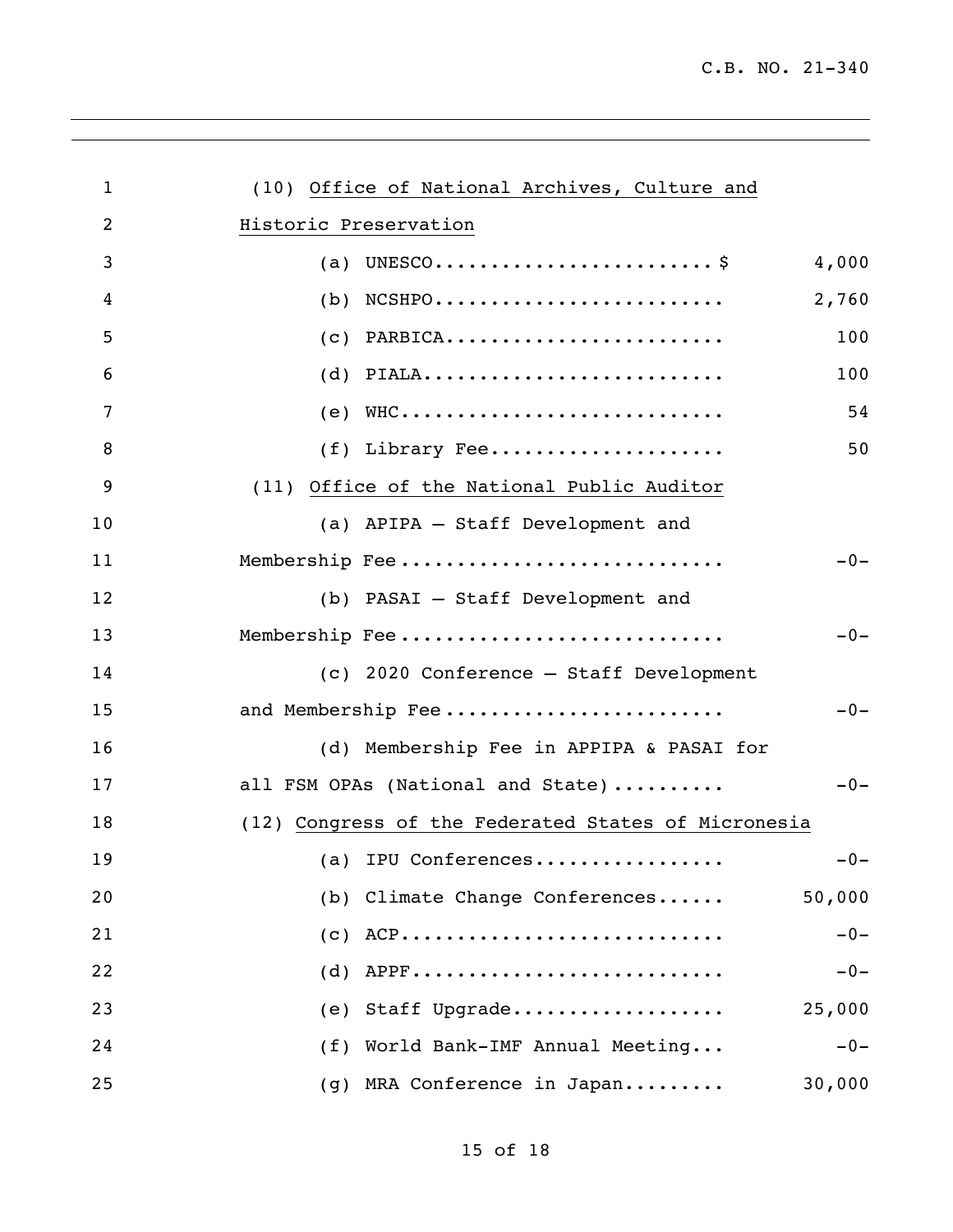| $\mathbf{1}$   | (h) Fisheries Meetings\$<br>30,000                                                                |
|----------------|---------------------------------------------------------------------------------------------------|
| $\overline{2}$ | IPU Annual Dues<br>12,500<br>(i)                                                                  |
| 3              | (j) COFA Alliance National Network                                                                |
| 4              | 25,000                                                                                            |
| 5              | (k) Travel to Investment Advisor                                                                  |
| 6              | $(\mathtt{Wilsonire}) \dots \dots \dots \dots \dots \dots \dots \dots \dots \dots \dots$<br>$-0-$ |
| 7              | (1) Compact Historical Project 25,000                                                             |
| 8              | (m) National Olympic Committee - Olympic                                                          |
| 9              | Qualifiers and Assistance for Jennifer Chieng<br>$-0-$                                            |
| 10             | (n) Micronesia Productions<br>70,000                                                              |
| 11             | (o) Prior and Current Year Member &                                                               |
| 12             | Staff Housing<br>62,000                                                                           |
| 13             | Other Grants, Subsidies and Contributions.<br>(13)                                                |
| 14             | (a) COM Board Meeting<br>5,000                                                                    |
| 15             | (b) COM-FSM Treaty Obligation<br>25,000                                                           |
| 16             | (c) FSM Social Security Administration 1,000,000                                                  |
| 17             | (d) State Judiciaries: Kosrae<br>40,000                                                           |
| 18             | (e) State Judiciaries: Pohnpei<br>60,000                                                          |
| 19             | (f) State Judiciaries: Chuuk<br>110,000                                                           |
| 20             | (g) State Judiciaries: Yap<br>40,000                                                              |
| 21             | (h) National Law Day<br>50,000                                                                    |
| 22             | (i) Micronesian Legal Services                                                                    |
| 23             | Corporation (MLSC)<br>250,000                                                                     |
| 24             | (j) NORMA - Forum Fisheries Agency (FFA)<br>63,000                                                |
| 25             | (k) NORMA - WCPFC Tuna Commission Fee<br>318,397                                                  |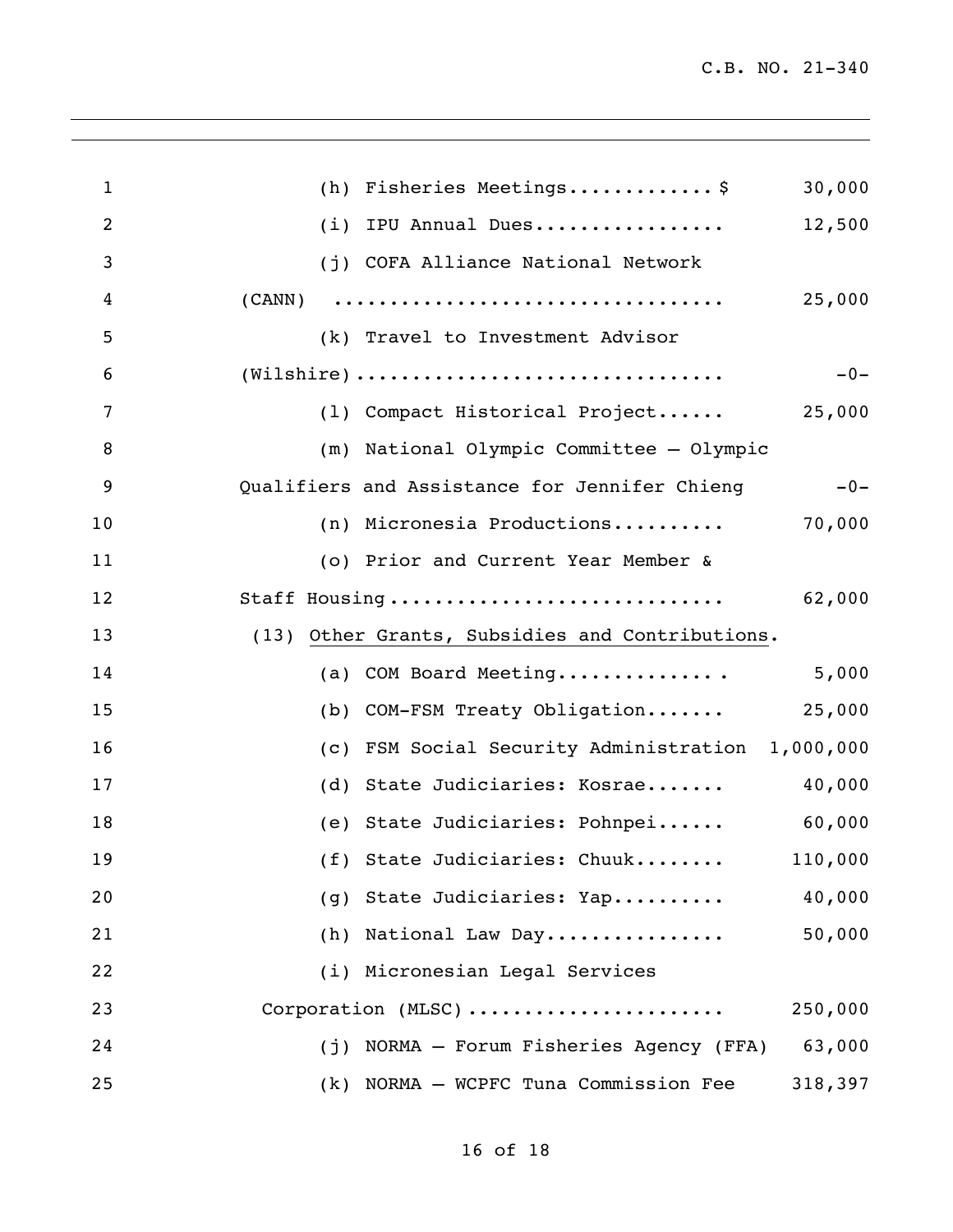| $\mathbf{1}$   | (1) Independence Day Activities \$              | 50,000   |
|----------------|-------------------------------------------------|----------|
| $\overline{2}$ | (m) MLFC Loan Payment                           | 260,000  |
| 3              | (n) Single Audit Fee (FY 2019)                  | 460,000  |
| 4              | (o) Staff Housing, including payment            |          |
| 5              | of prior years housing arrears of up to \$5,000 | 660,000  |
| 6              | (p) Recruitment and Repatriation                | 223,218  |
| 7              | (q) Legal and Advocacy Services in              |          |
| 8              | Washington D.C. (A&P)                           | $-0-$    |
| 9              | (r) Pacific Missionary Aviation Service         | 100,000  |
| 10             | (s) Caroline Air Subsidy for                    |          |
| 11             | insurance and fuel                              | 310,000  |
| 12             | (t) National Olympic Committee -                |          |
| 13             | Coaches & Qualifying                            | $-0-$    |
| 14             | (u) Saint Ceilia Catholic School - school       |          |
| 15             | buses and class room renovations                | $-0-$    |
| 16             | $(v)$ MiCare Subsidy 500,000                    |          |
| 17             | (w) Contribution to Tourism Sector              |          |
| 18             | Mitigation Fund                                 | $-0-$    |
| 19             | (x) FSM National Government Employee            |          |
| 20             | Health Insurance Plan                           | $-0-$    |
| 21             | $(y)$ General Election 2021                     | 497,607  |
| 22             | Public education on the proposed<br>(z)         |          |
| 23             | Constitutional amendments                       | 426,300" |
| 24             |                                                 |          |
| 25             |                                                 |          |